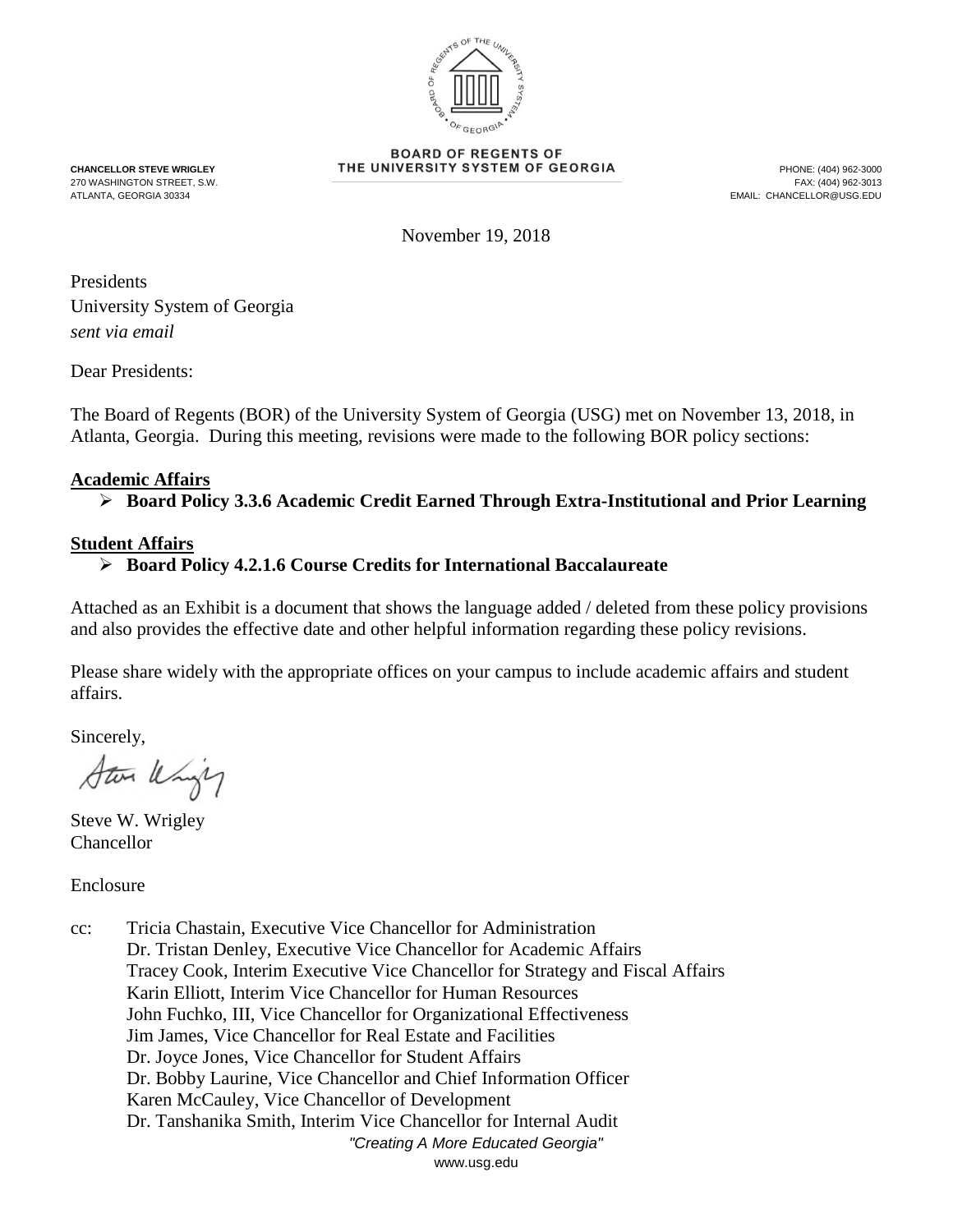Lance Wallace, Interim Associate Vice Chancellor for Communications and Governmental Affairs Edward Tate, Vice Chancellor of Legal Affairs and Secretary to the Board Kimberly Ballard-Washington, Associate Vice Chancellor of Legal Affairs Dr. Martha Venn, Vice Chancellor for Academic Affairs Brooke Bowen, Legal Counsel Wesley Horne, Interim Executive Director of Risk and Compliance Institutional Vice Presidents of Academic Affairs Institutional Vice President of Student Affairs Institutional Chief Business Officers Institutional Legal Officers Institutional Audit Directors Institutional Athletic Directors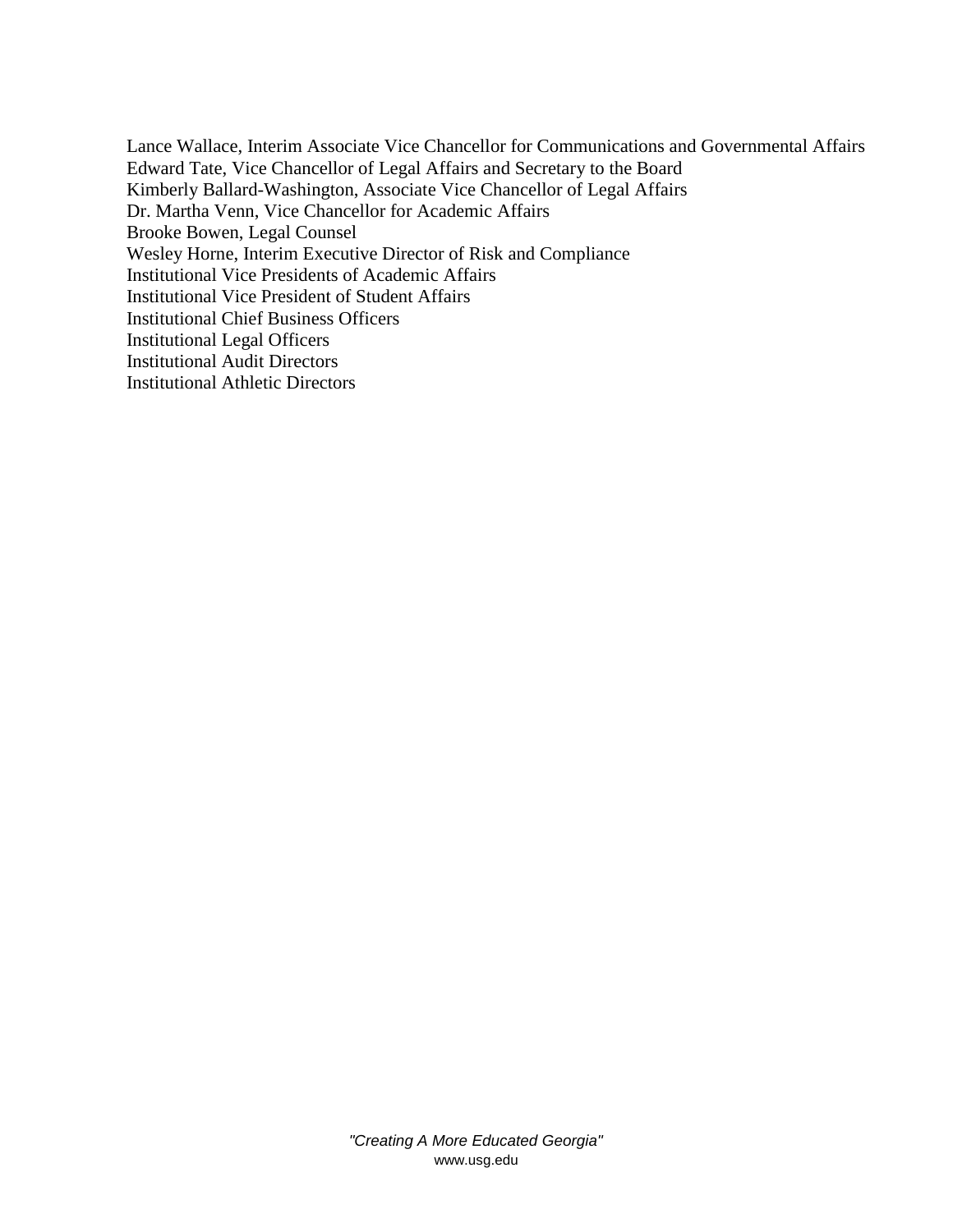# **Exhibit BOARD OF REGENTS POLICY MANUAL Revised Policies and Background Information Meeting of November 13, 2018**

## **I. Addition of Board Policy 3.3.6 Academic Credit Earned Through Extra-Institutional and Prior Learning**

### **A. Background:**

This policy section was added the Board of Regents' Policy Manual to achieve more consistency and transparency in the awarding and transferring of academic credit for extrainstitutional and prior learning throughout the University System of Georgia, specifically credit earned through military experience and standardized examination. Additional guidance will be provided in the Academic Affairs & Student Affairs Handbook.

Training will be provided on the new resources provided by the System Office to help evaluate military experience for credit. The training is scheduled to take place in November and December on the following days and at the following locations:

November 29: University of Georgia, Tifton Campus November 30: Georgia Southern University, Savannah Campus December 6: Kennesaw State University Center December 12: Middle Georgia State University, Macon Conference Center

A training announcement with additional details for the November and December trainings will be forthcoming. Daphene Blackmon [\(daphene.blackmon@usg.edu\)](mailto:daphene.blackmon@usg.edu)) and David Snow [\(david.snow@usg.edu\)](mailto:david.snow@usg.edu) are the contacts for the trainings.

Questions regarding this policy provision should be directed to Dr. Martha Venn, Deputy Vice Chancellor for Academic Affairs, at (404) 962-3097 or [martha.venn@usg.edu.](mailto:martha.venn@usg.edu)

#### **B. Effective Date:**

The effective date of this policy change is November 13, 2018

#### **C. New Policy**

## *3.3.6 Academic Credit Earned Through Extra-Institutional and Prior Learning*

University System of Georgia (USG) institutions shall provide students with opportunities to be evaluated and earn academic credit for assessed extra-institutional and prior learning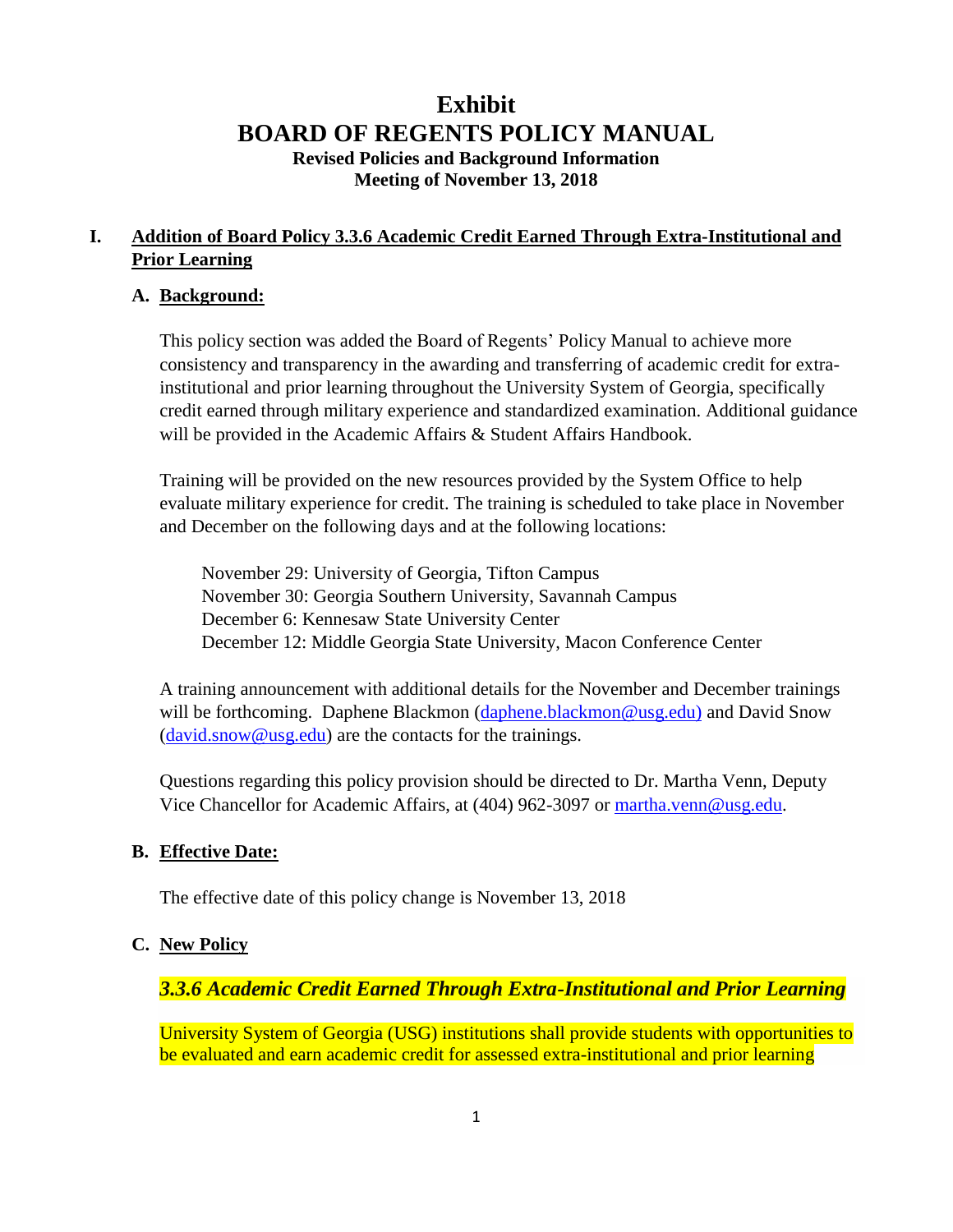toward the completion of a degree program, including course credit earned from military experience.

Once transcribed to the student record, credits awarded for extra-institutional and prior learning at a USG institution shall be applied toward a degree program, regardless of how the credit was earned. Credits awarded for extra-institutional and prior learning by one USG institution shall transfer as the designated course to another USG institution if a student has passed a higher-level course in the course sequence offered at the previously attended USG institution.

Institutions shall maintain a review process for extra-institutional and prior learning that adheres to SACSCOC policies and guidelines, minimizes the number of credits that do not contribute to progress toward a degree program, and does not improperly affect student eligibility for financial aid. Additional guidance for awarding credit for extra-institutional or prior learning is provided in the Academic & Student Affairs Handbook.

#### **3.3.6.1 Course Credit Earned from Military Experience**

Each USG institution shall maintain a policy and procedures that outline the awarding of academic credit for appropriate courses in the curriculum for military experience to students who are veterans or military service members based on the guidelines contained in the Academic & Student Affairs Handbook. When awarding credit, USG institutions shall reference the Joint Service Transcript (JST), DD-214, or transcripts from the Army/American Council on Education Registry Transcript System (AARTS), Community College of the Air Force (CCAF), Coast Guard Institute (CGI), and other appropriate transcripts that summarize the skills and experiences obtained during military service. In evaluating military transcripts, institutions should consult the American Council on Education (ACE) Guide to determine the course recommendation made by that organization.

#### **3.3.6.2 Course Credits for Standardized Examinations**

Each USG institution shall maintain a policy and procedures that outline the awarding of academic credit for appropriate courses in the curriculum for successful completion of college-level curricula and standardized examinations offered by nationally recognized organizations, such as Advanced Placement Program (AP), the International Baccalaureate Program (IB), the College Level Examination Program (CLEP), and DANTES Subject Standardized Test Program (DSST). The policy and procedures shall apply to both in-state and out-of-state students and comply with the guidelines set forth in the Academic & Student Affairs Handbook.

A student may opt not to accept credits. If a student believes that the assessment of his or her work from standardized examination and subsequent awarding of credits is in error, the student may file an appeal with the appropriate academic department office and request a reassessment. As with other academic matters, if the issue is not satisfactorily resolved at the department level, the student may then appeal to the dean of the respective school or college, with a final appeal to the vice president for academic affairs, whose decision in the matter will be final.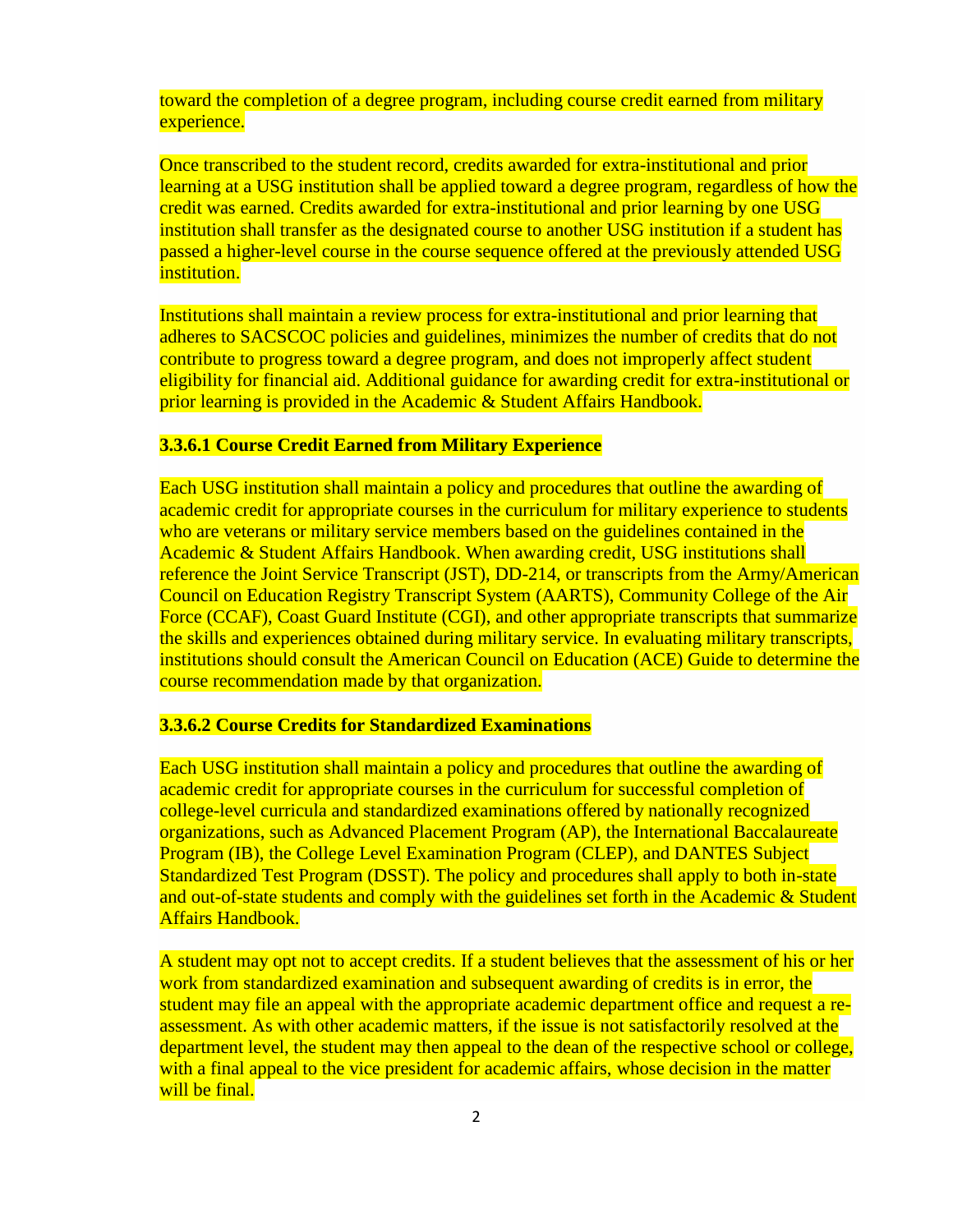## **II. Removal of Board Policy 4.2.1.6 Course Credits for International Baccalaureate**

## **A. Background:**

This policy section was incorporated into the new Board Policy 3.3.6.2, Course Credits for Standardized Examinations, in order to achieve more consistency and transparency in the awarding and transferring of academic credit for extra-institutional and prior learning throughout the University System of Georgia, specifically credit earned through standardized examination. Details from this policy section that were not incorporated into Policy 3.3.6.2 have been relocated to section 2.16 of the Academic & Student Affairs Handbook.

Questions regarding this policy provision should be directed to Dr. Martha Venn, Deputy Vice Chancellor for Academic Affairs, at (404) 962-3097 or [martha.venn@usg.edu.](mailto:martha.venn@usg.edu)

## **B. Effective Date:**

The effective date of this policy change is November 13, 2018

## **C. Removed Policy**

#### *4.2.1.6 Course Credit for International Baccalaureate*

#### **System-wide Implementation Guidelines**

In recognition of the fact that a strong predictor of college success is a rigorous high school curriculum, USG institutions will award academic credit for appropriate courses in the USG core curriculum for corresponding International Baccalaureate ("IB") subject areas in an International Baccalaureate ("IB") Diploma Program in which the student obtained designated end of course assessment scores.

Both Standard Level (college preparatory) and Higher Level (college comparable) courses will be considered for credit. Higher Level end- of-course assessment scores of four or more and Standard Level scores of five or more suggest that the IB Program work is comparable to a college course.

The course credit schema in the table below will be used system-wide, with allowances made for variable credits in each category to account for labs, and on occasion, for depth of material covered in the IB Program subject area that may be comparable to more than one college level course.

| <del>Semester Crean Hours Grantea</del> |                 |               |  |
|-----------------------------------------|-----------------|---------------|--|
| <b>Score</b>                            | <b>Standard</b> | <b>Higher</b> |  |
|                                         | <b>Level</b>    | <b>Level</b>  |  |
|                                         |                 |               |  |
|                                         |                 |               |  |

## **Semester Credit Hours Granted**